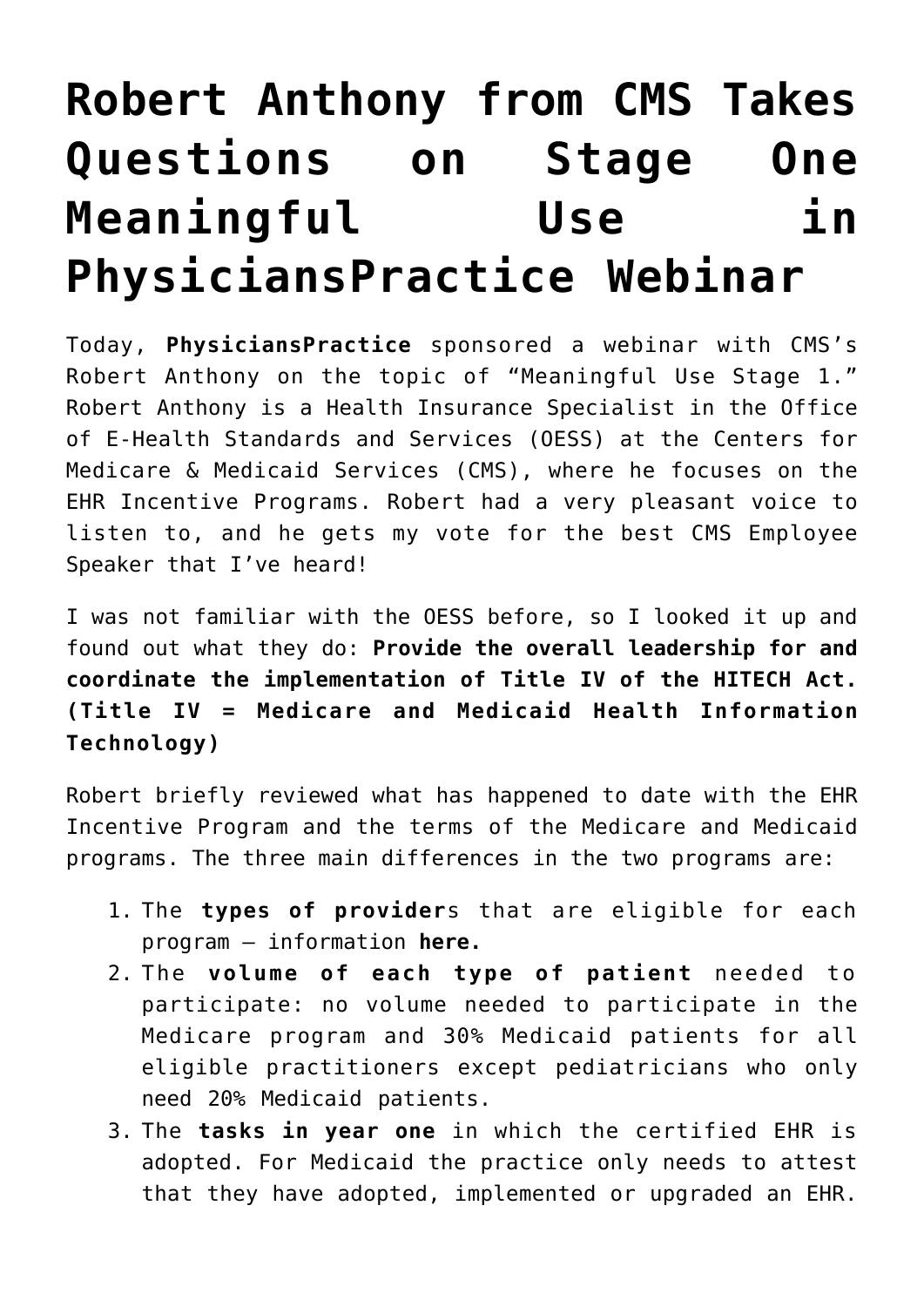In year one for Medicare the practice needs to attest to meaningful use for 90 days, which means data is collected and input into the attestation system.

The majority of the webinar was devoted to FAQs (my favorite part of any CMS-related education session!)

# **FAQs**

### *Q: Can entities participate in the Medicare EHR Demonstration Project, and the Medicare or Medicaid EHR Incentive programs too?*

A: Yes. The demonstration projects are about to be sunsetted (completed.)

# *Q: What information must be provided to patients to meet the requirement for a clinical summary at the end of each visit?*

A: If system is certified, it will automatically provide the appropriate information for the clinical summary, which includes the patient's problem list, medication list, medication allergy list, and diagnostic test results.

Robert suggested looking at the answer online at the CMS FAQ which I posted below:

In our final rule, we defined "*clinical summary*" as: an aftervisit *summary* that provides a patient with relevant and actionable information and instructions containing, but not limited to, the patient name, provider's office contact information, date and location of visit, an updated medication list, updated vitals, reason(s) for visit, procedures and other instructions based on *clinical* discussions that took place during the office visit, any updates to a problem list, immunizations or medications administered during visit, *summary* of topics covered/considered during visit, time and location of next appointment/testing if scheduled, or a recommended appointment time if not scheduled, list of other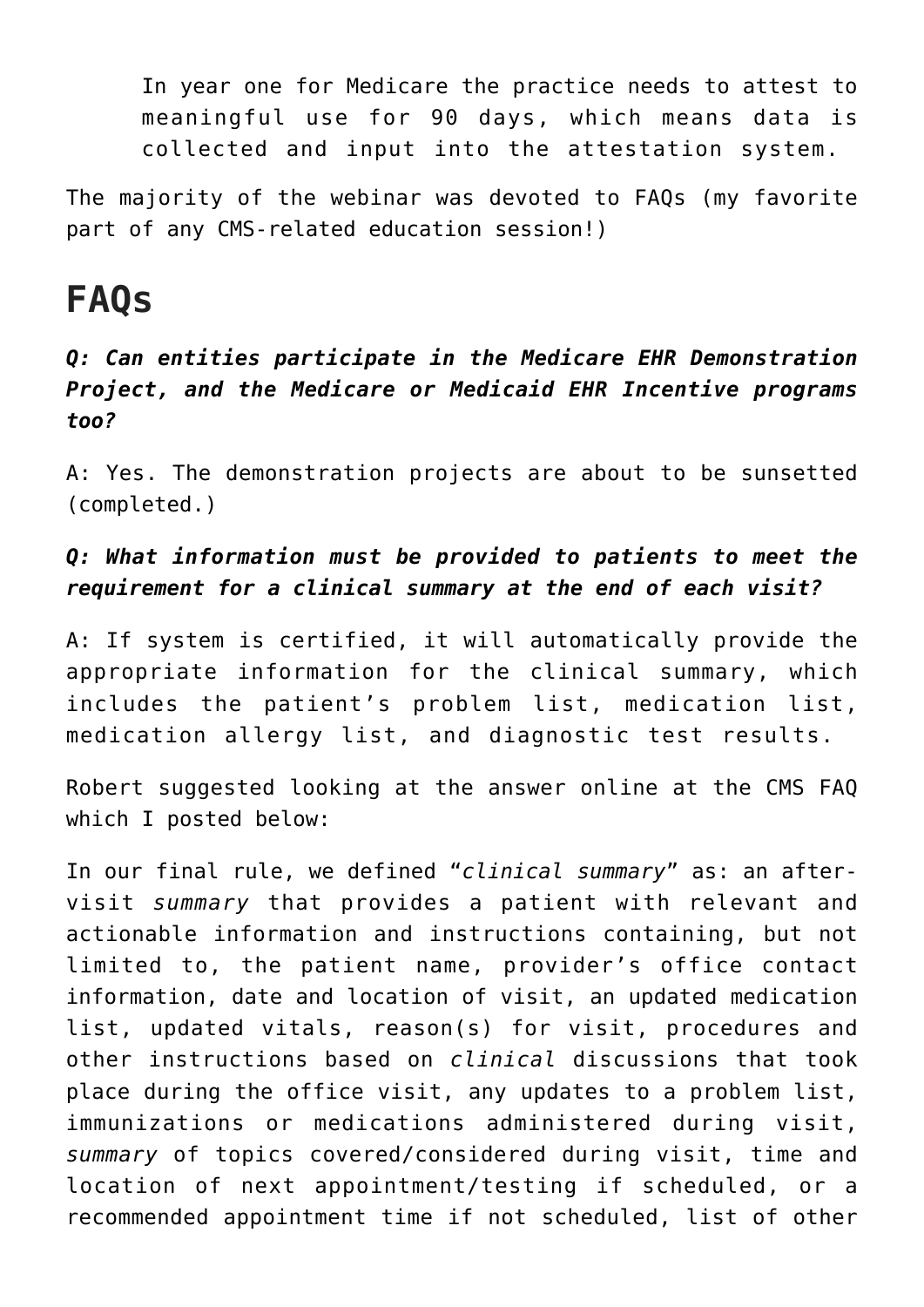appointments and tests that the patient needs to schedule with contact information, recommended patient decision aids, laboratory and other diagnostic test orders, test/laboratory results (if received before 24 hours after visit), and symptoms.

The EP must include all of the above that can be populated into the *clinical summary* by certified EHR technology. If the EP's certified EHR technology cannot populate all of the above fields, then at a minimum the EP must provide in a *clinical summary* the data elements for which all EHR technology is certified for the purposes of this program (according to §170.304(h)):

- Problem List
- Diagnostic Test Results
- Medication List
- Medication Allergy List

#### *Q: How and when are incentive payments made?*

A: After the online attestation is made (attestation thresholds must be attained), provider information is verified, then in 6 to 8 weeks a payment is generated. Payments are made in whatever way the entity typically gets CMS payments.

*Q: What if patients do not routinely receive prescriptions during an office visit? How can the threshold be met*? **(Referring to computerized provider order entry (CPOE) for medication orders.)**

A: For attestation, practices need to do this for 30% or more of all unique patients with at least one medication in their medication list. Note that patients with no medications in their medication list are excluded, so CMS believes this core initiative is realistic.

*Q: For the Medicaid program, do you count the patient visit or*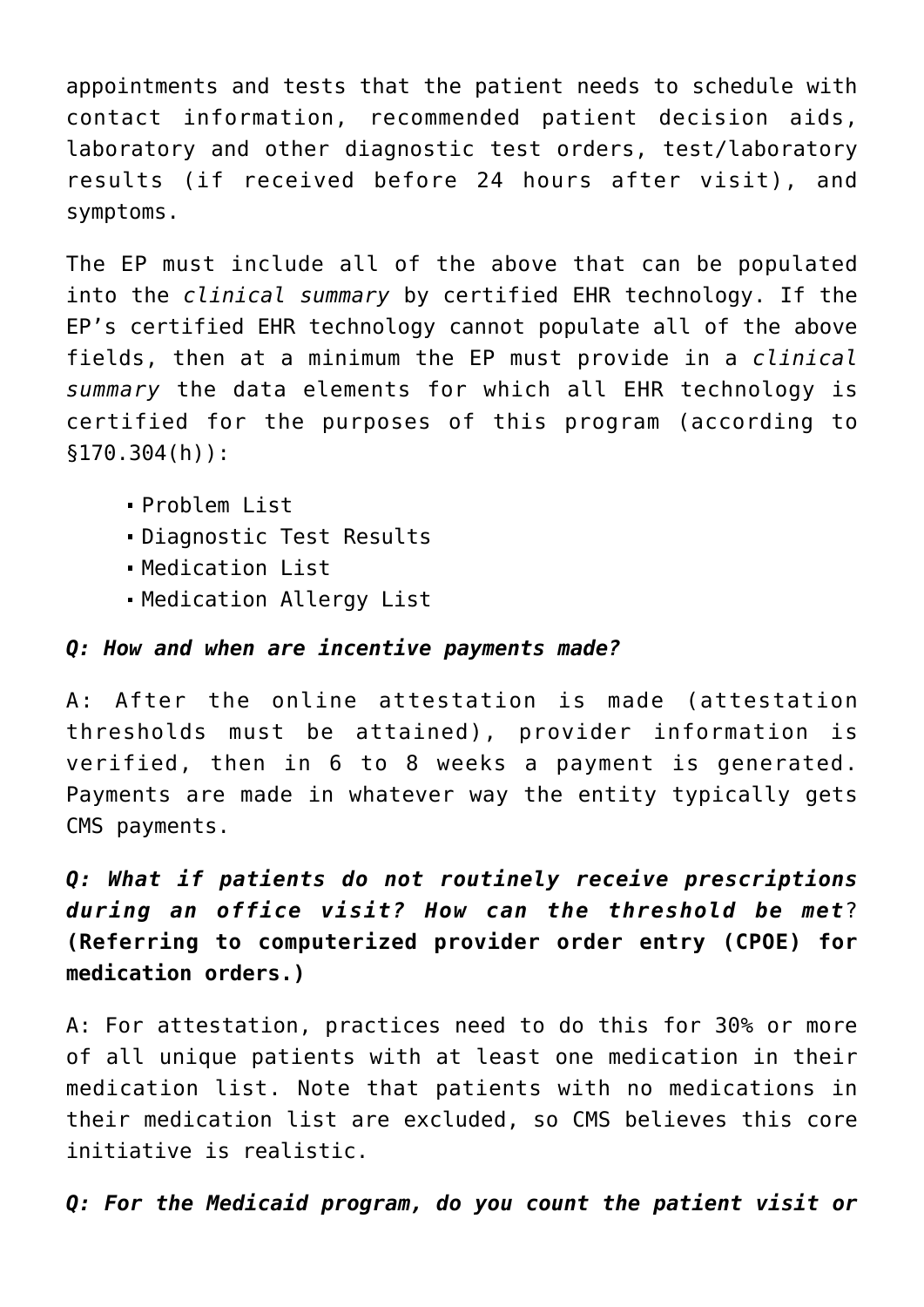#### *the number of services (e.g. patient visit plus two tests equals three patient ticks) during the visit?*

A: This question needs follow-up and if you send an email to [editor@physicianspractice.com,](mailto:editor@physicianspractice.com) they will be sent to CMS for the answer. Here is additional information from the CMS FAQ:

*When calculating Medicaid patient volume or needy patient volume for the Medicaid EHR Incentive Program, are eligible professionals (EPs) required to use visits, or unique patients?*

*There are multiple definitions of encounter in terms of how it applies to the various requirements for patient volume. Generally stated, a patient encounter is any one day where Medicaid paid for all or part of the service or Medicaid paid the co-pays, cost-sharing, or premiums for the service. The requirements differ for EPs and hospitals. In general, the same concept applies to needy individuals. Please contact your State Medicaid agency for more information on which types of encounters qualify as Medicaid/needy individual patient volume.*

#### **Q: We are a new practice and plan on getting an EMR in the next 3 months. Can you walk me through the time lines?**

A: If you haven't chosen an EMR yet, your first year in either program will probably be 2012. In the first year of Medicare participation, you will need to use the EMR meaningfully for 90 days during calendar year 2012, and you have up to 60 days after the close of the calendar year to attest to your use. In the first year of Medicaid participation, you will need to adopt (acquire, install), implement (commence utilization of EHR such as train, data entry), or upgrade (expand) a certified EHR and attest to your activity at any time during the calendar year.

#### *Q: What validation or oversight will CMS provide for the*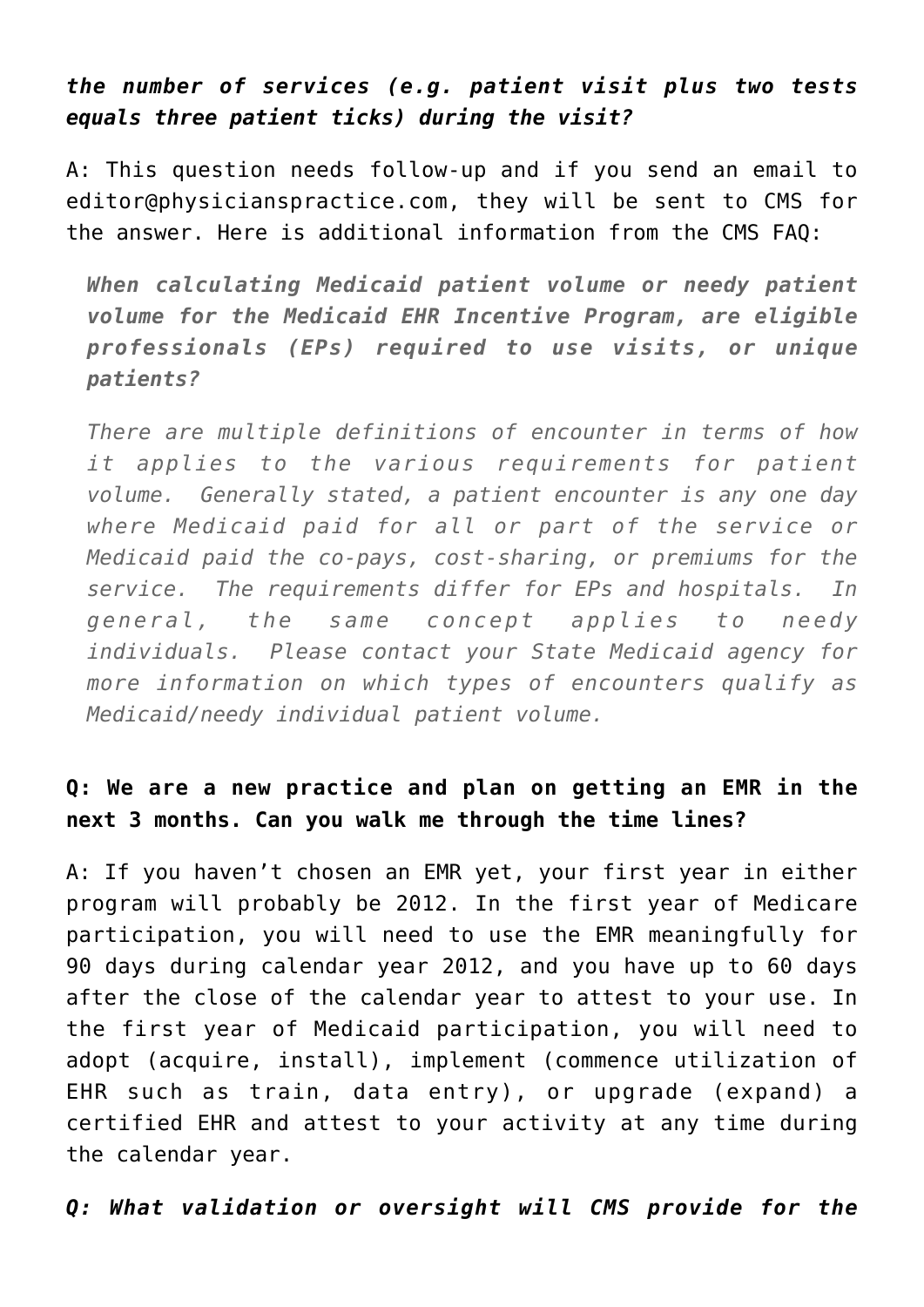#### *attestation process?*

A: Before any payment is made, checks of provider eligibility and information will be done. Keep in mind that attestation is a legal process. Random audits will be put in place in the near future.

### Q: *Should a practice register if we don't know which program we are going to use?*

A: You can register at any time, and you can change from one program to the other prior to attesting, so you can register for one program and change before you begin the attestation.

#### *Q: If your first year of attestation is in 2012, can you get the full 44K over the course of the program?*

A: Yes.

# *Q: Can you verify if Physician Assistants are eligible for one of the programs?*

A: Physician Assistants (PAs) are only eligible under the Medicaid program and must be the lead provider for a Federally Qualified Health Center (FQHC) or Rural Health Clinic (RHC) to qualify.

# *Q: Does a radiology practice have to provide a clinical summary for patients?*

A: No practice type is excluded from clinical summary mandate. CMS has not heard of any practice type having a problem with this so far. Remember, to achieve meaningful use, you must provide clinical summaries to patients for more than 50 percent of office visits within three business days. **Exclusion: Any EP who has no office visits during the period of EHR reporting.**

*Q: Is the problem list supposed to be related to the chief compliant of the office visit?*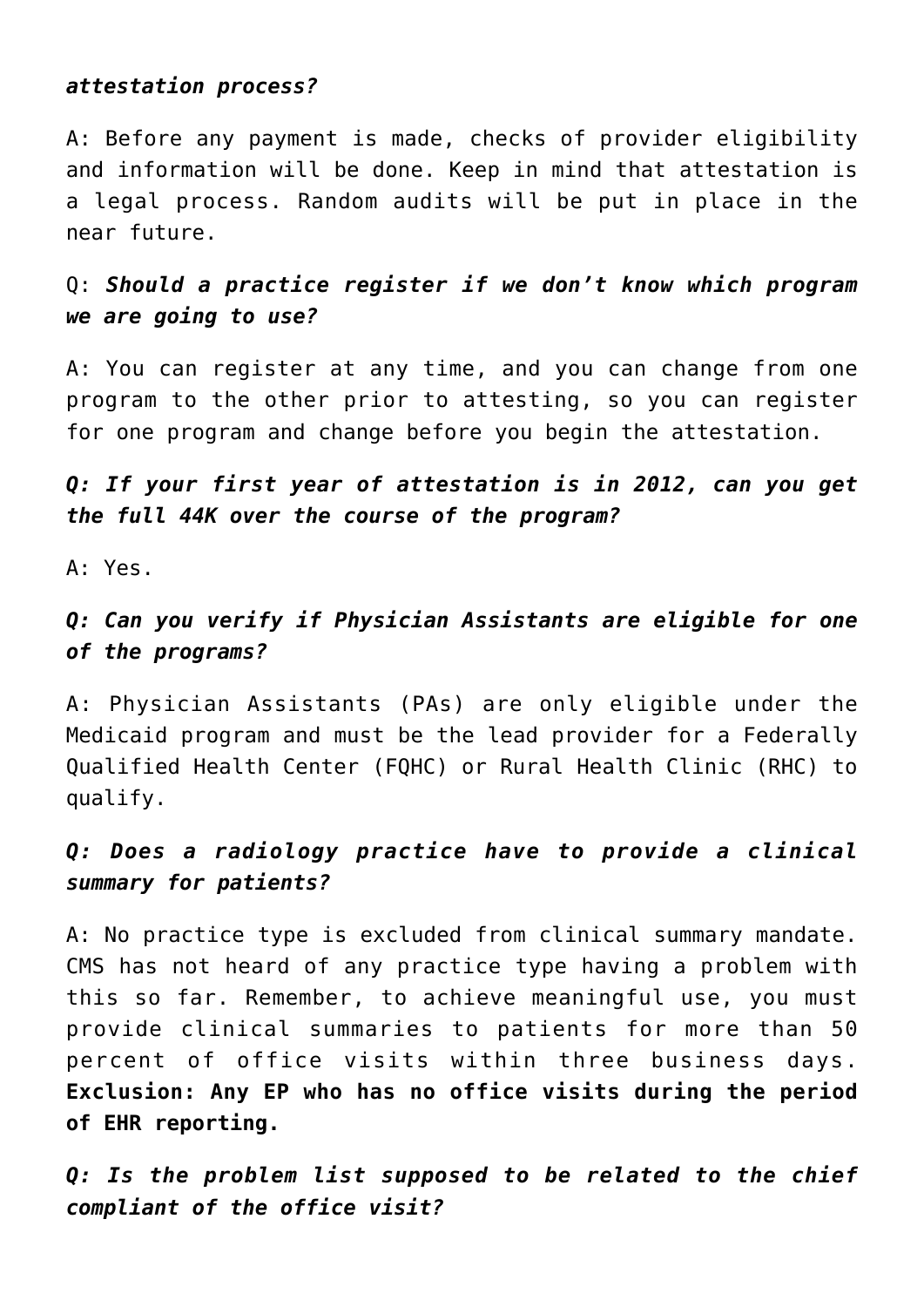A: Not necessarily. Practices are required to maintain an upto-date problem list of current and active diagnoses based on ICD-9-CM or SNOMED CT (Systematized Nomenclature of Medicine – Clinical Terms) codes. To comply, at least 80 percent of all unique patients seen by eligible providers must have at least one entry (**or an indication of none**) recorded as structured data.

# *Q: What if questions were not able to be answered during the webinar?*

A: Please **[e-mail](mailto:editor@physicianspractice.com?subject=Webinar%20Follow-Up%20/%20Question%20for%20CMS)** Physicians Practice and we'll get your answers from CMS. This could take several days, so please be patient. We will post your answers and all post-webinar questions at **[http://www.physicianspractice.com](http://www.physicianspractice.com/)** and notify you via e-mail as well.

# **Resources**

A great list of additional resources were provided by Robert Anthony and Physicians Practice:

#### **Resources from CMS**

- **[EHR Incentive Programs website](http://www.CMS.gov/EHRIncentivePrograms)**
- **[ONC website](http://www.healthit.gov/)**
- **[FAQs](http://www.cms.gov/EHRIncentivePrograms/95_FAQ.asp#TopOfPage)**
- **[Listserv](http://www.cms.gov/EHRIncentivePrograms/65_CMS_EHR_Listserv.asp#TopOfPage)**
- **[Meaningful Use Specification Sheets](http://www.cms.gov/EHRIncentivePrograms/30_Meaningful_Use.asp#TopOfPage)**
- **[EHR Information Center](http://www.cms.gov/EHRIncentivePrograms/25_Certification.asp#TopOfPage)**
- **[Registration & Attestation User Guides](http://www.cms.gov/EHRIncentivePrograms/20_RegistrationandAttestation.asp)**
- **EHR Hotline:** [888-734-6433](#page--1-0) / -6563 (TTY)

#### **Resources from PhysiciansPractice.com**

- Topic Resource Centers
	- **[EHR](http://www.physicianspractice.com/ehr)**
	- **[Meaningful Use](http://www.physicianspractice.com/meaningful-use)**
- Tools